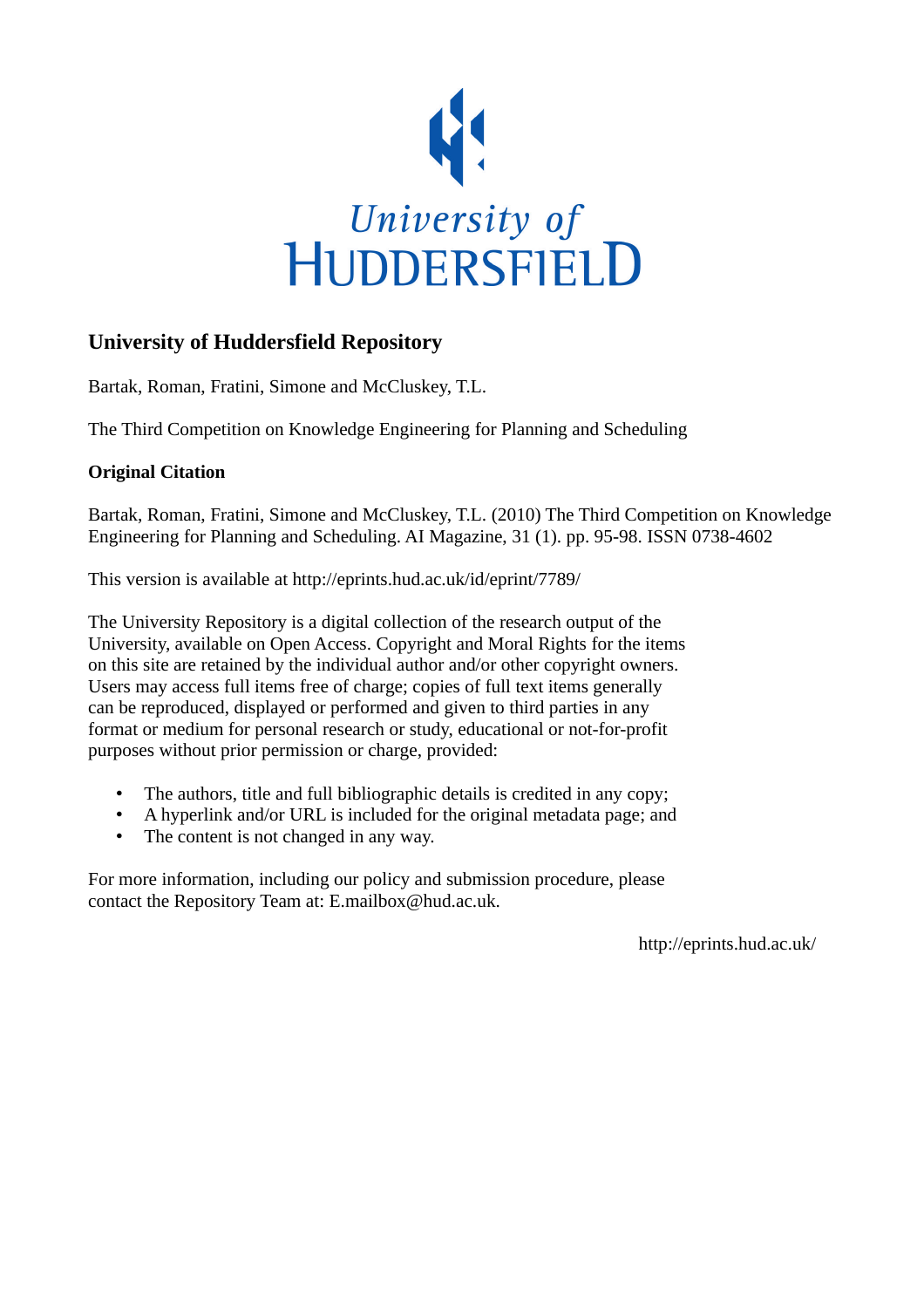## **The Third Competition on Knowledge Engineering for Planning and Scheduling Authors: Bartak, R., Fratini, S., and McCluskey, T.L.**

Abstract: We report on the staging of the third competition on knowledge engineering for AI planning and scheduling systems, held during ICAPS-09 at Thessaloniki, Greece in September 2009.. We give an overview of how the competition has developed since its first run in 2005, and its relationship with the AI planning field. This run of the competition focused on translators that when input with some formal description in an application-area-specific language, output solverready domain models. Despite a fairly narrow focus within knowledge engineering, seven teams took part in what turned out to be a very interesting and successful competition.

## **Background and Rationale**

Knowledge engineering for planning and scheduling (P&S) systems is the process that deals with the acquisition, formulation, validation and maintenance of application knowledge, and the fusion of this knowledge with appropriate solver machinery to create a working system. The International Competition on Knowledge Engineering for Planning and Scheduling has been running since 2005 as a bi-annual event promoting the development and importance of the use of knowledge engineering methods and techniques within P & S. Past events include ICKEPS-05 held during ICAPS at Monterey, California in June 2005, and ICKEPS-07 held during ICAPS at Providence, Rhode Island in September 2007. We report here on the third running of the competition, ICKEPS-09, held during ICAPS at Thessaloniki, Greece in September 2009.

Clearly, the main focus in P & S is centered around solver engines which accept a domain and task model as input, and output solutions to P&S problems. This focus needs to be complemented with research on the construction, validation, and optimisation of the domain models and the domain model languages. The ICKEPS competition series was founded in order to encourage complementary research into the knowledge engineering aspects of P&S. ICKEPS has promoted the development and sharing of tools and platforms that promise more rapid, accessible, and effective ways to construct reliable and efficient P&S systems. This includes domain modelling, heuristic acquisition, planner-domain matching, domain knowledge validation and so forth. ICKEPS promotes the knowledge-intensive aspects of P&S by evaluating knowledge engineering tools within a competitive forum.

The first two competitions focused on the more general aspects of knowledge engineering for planning, spanning knowledge acquisition, validation and refinement. For the third competition, we decided to focus in on a particular aspect of KE, as follows. It is important for the field of domain independent P&S that general solver engines can be accessed and used by non-AI experts, much in the way that constraint programming technology has been packaged and is available to the wider community. Considerable advances have been made in the last decade on the generality and efficiency of planning engines: we were concerned that knowledge engineering issues would limit their use outside of the community. One way to increase access is to consider application areas where a planning function would be potentially useful, and where there is already use of formal description languages. Experts in that area may be familiar with their own description languages, but not with P&S description languages such as PDDL. The task would then be to create a translator from the application language to a P&S solver input language, so that P&S solvers could be embedded into tool support in the application without the need for a planning expert. Another translator might also be needed – one that translates output from the solver (plans) back to the application. While being of obvious potential benefit to the application domain, this also promotes the visibility, usability, and exploitation of current P&S solvers, leading to further development of the technology as their use in new applications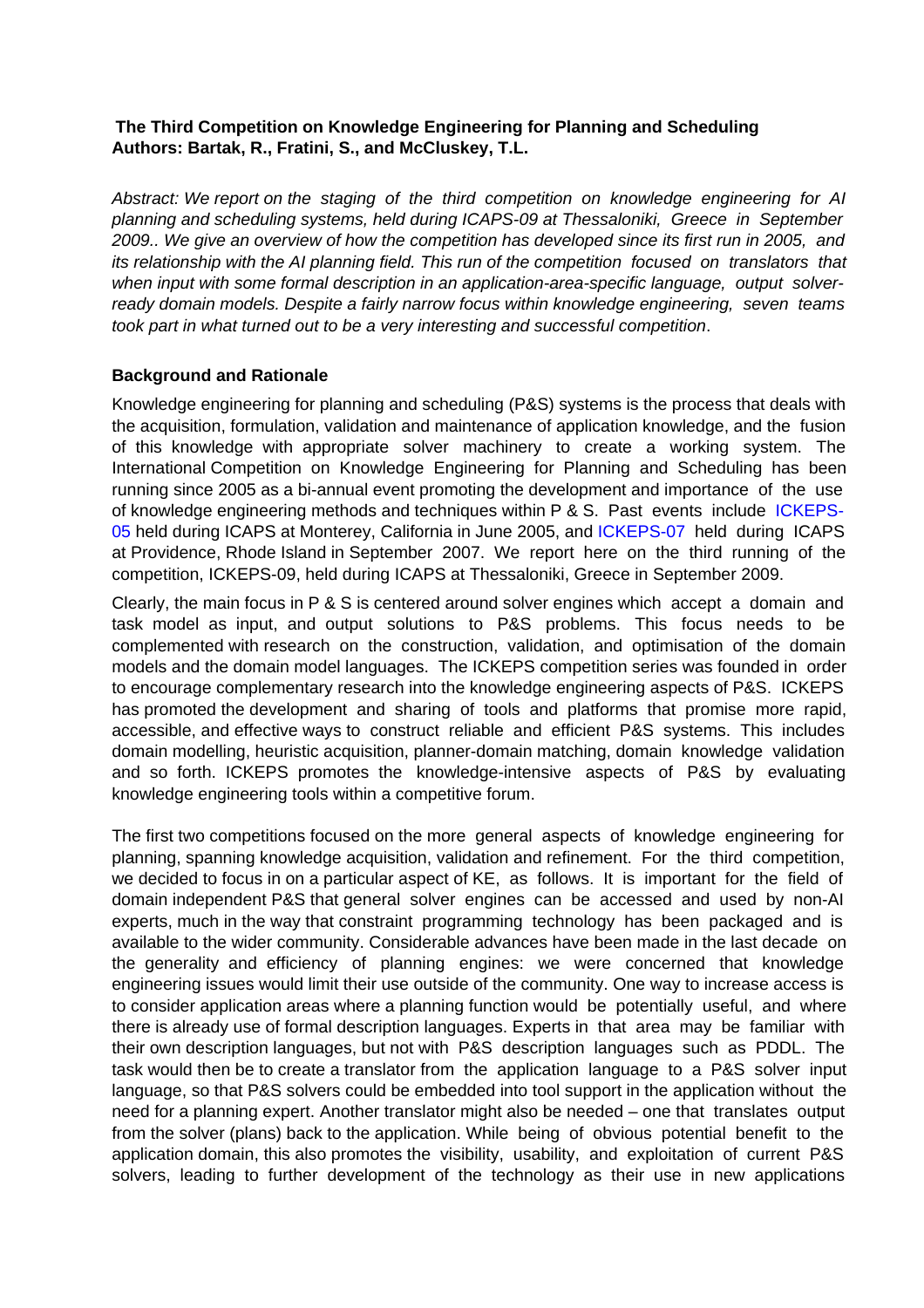uncover new directions and challenges.

Hence for the 3<sup>rd</sup> competition we focused on tools, translators and techniques that when input with a model described in an application-area-specific language, output solver-ready domain models. We were targeting application areas such as Web Services, Workflow, Business Modeling, E-Learning, Games, Narrative Generation etc, as there had already been some progress in using embedded P&S engines in these areas. As well as being useful tools in their own right, we postulate that the study of the translation process may highlight fundamental research problems in P & S, particularly in the use of domain-independent solvers. Many users in application areas of P & S would be tempted to implement their own solver, and embed specific heuristics. Rather, with ICKEPS-09 we sought to promote the use of existing domainindependent solvers, and highlight the research challenges, such as the expressiveness of their input/output languages.

## **Judging Criteria**

The mechanism used to judge the competitors in ICKEPS cannot be based on a set of truly objective measures, given the nature of the subject, and the variability of I/O of competing tools. Instead we decided to appoint three judges: two researchers well known in the P&S community (Piergiorgio Bertoli, Adi Botea), and one of the organizers (Simone Fratini). They were to have the sole responsibility for developing the original criteria formed by the organizers, detailing and publishing them, then for evaluating the entered systems, and deciding on the final awards.

The judges decided to take into account (a) **user related issues**, such as spread of use of the translator by application experts, perceived added value or impact to the application area, robustness, usability, originality and ingenuity of the translator, comprehensiveness of the translation process, including translation of output plan or schedule back into the application domain; (b) **planning and scheduling related issues**, such as the challenges involved in the translation process (differences in the input/output languages, translation of output plan or schedule back into the application domain), the availability of solvers to input the translated domain model, the performances of the planner and/or scheduler (when available) with the translated domains, the quality of the solutions produced, the comprehensiveness of the translation process (c) **software engineering issues** such as portability, meant as a measurement of the "difficulty of using the tool out of the laptop of the competitor"; robustness, meant as a measurement of how much the value quality of the translation is input-dependent; usability, meant as a measurement of how much is the tool usable either by AI experts or target domain experts; and flexibility, meaning how easy would it be to use the tool for domains out of those foreseen by the authors, and how demanding it is to extend the set of problems that it is possible to translate (d) **general scientific issues**, such as the originality, ingenuity and significance of the approach.

#### **Competition Operation and Results**

ICKEPS-09 ran in two stages, in conjunction with the ICAPS-09 conference. First, in the pre conference stage, the competitors submitted papers describing the tools, focusing in particular on the translation processes from their application domains to the chosen planning language (and possibly back). In this phase, a program committee of 15 members reviewed the papers with the main goals of assessing their appropriateness to the competition, evaluating the contributions and providing feedback to their authors. Then, during the conference, the competitors gave talks about their systems in a workshop-like setting that lasted a morning. In the afternoon of the same day, they presented the systems during a plenary demonstration session, open to all. During this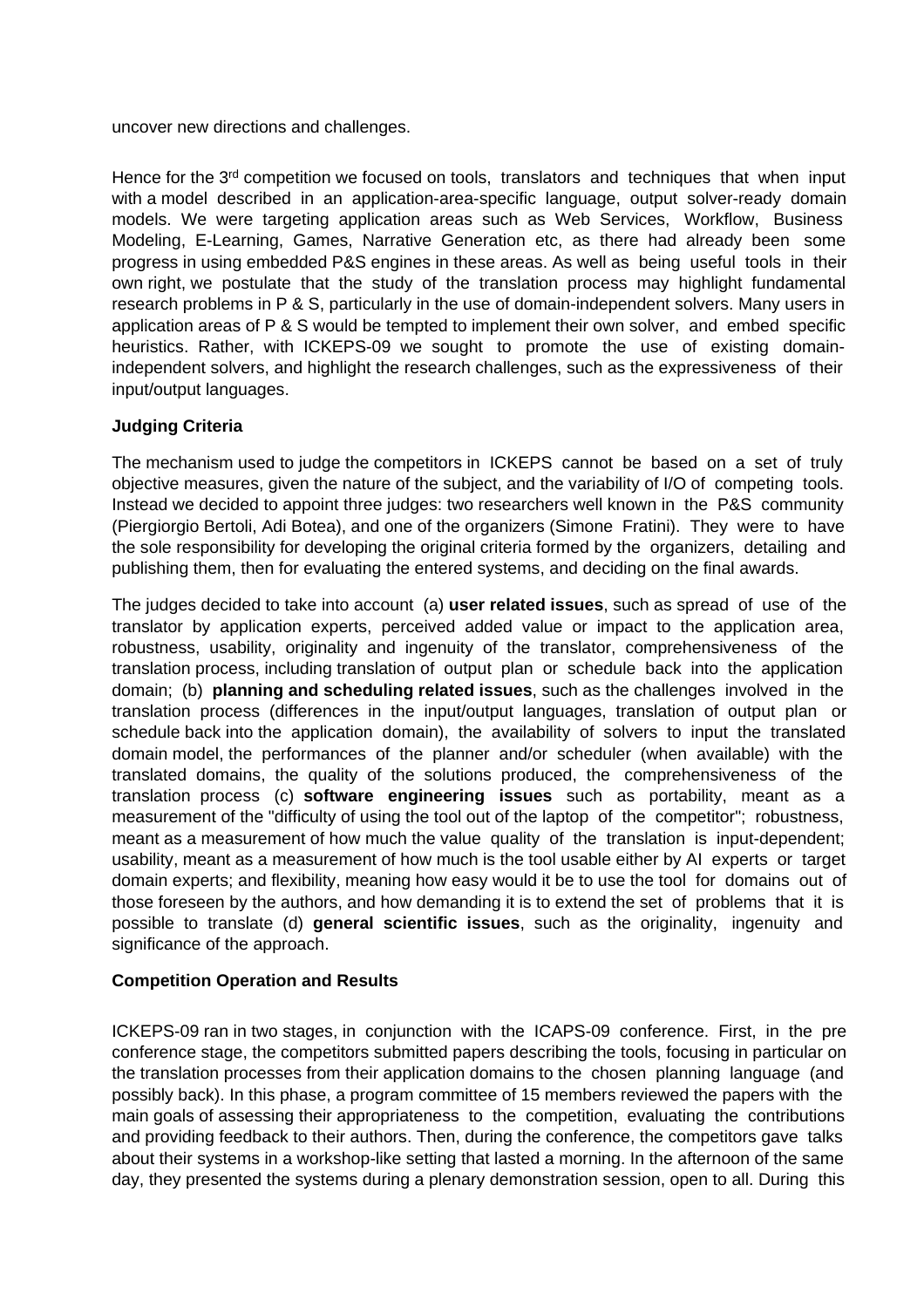afternoon session the judges evaluated and tried the tools, interacting directly with the competitors that were running the demonstration. During the talks and demonstrations, the judges continuously evaluated the contributions trying to assess the value of the proposed tools under the general criteria described above.

Seven systems participated in this edition of ICKEPS (from UK, Spain, Greece, USA and Brazil). These systems embedded translators from/to a wide range of application area languages, such as PMML and KFML for Data Mining, IMS-MD and IMS-LIP for E-Learning, BPMN/XPDL for Business Process Modelling, OWL for Web Service Composition, MABLE's Interlingua for Human-Instructable Computing and UML.

In the evaluation process the judges tried to assess the value of the proposed tools according to two main general criteria, which reflect their potential to link planning and scheduling research to applicative areas in the following directions: "What advantages does the use of planning proposed in the tool bring in solving problems in the chosen application domain?" and "What is the added value for the planning community in using P&S technologies in the chosen application domain?". In the view of our main high-level criteria, the spread of use and the challenges involved in the translation process have been considered as driving factors for the evaluation purposes (while of course taking into account also the remaining criteria). Following these two guidelines, two winners have been chosen: the JABBAH system (by Arturo Gonzalez-Ferrer, Juan Fernandez-Olivares and Luis Castillo) for showing the greatest advantage that the use of P&S techniques brings to solve problems in a relevant application domain, and the itSIMPLE 3.0 system (by Tiago Stegun Vaquero, Jose Reinaldo Silva, Marcelo Ferreira, Flavio Tonidandel and J. Christopher Beck) for showing the best added value in helping the planning community in using P&S techniques in application domains.

The JABBAH system provides a tool for analysts that need to perform resource allocation analysis on business workflows. During the evaluation, the system appeared solid and scored well with respect to usability. It embeds a non-trivial transformation of BPMN-expressed workflows in terms of HTNs allowing the exploitation of the vastly diffused BPMN standard for workflow specification. Henceforth, JABBAH may have a considerable potential impact outside the planning community and may appeal a very wide and relevant audience.

The itSIMPLE 3.0 system showed as a prominently robust and comprehensive system capable to effectively support engineers and scientists in modelling domains, planning on them and analyzing the outcomes of planning activities. The system allows to perform such activities by means of user-friendly GUI interfaces and it takes the well-known UML standard as the key representational means. While not focused on a specific application area, the tool has been exploited in several application fields, witnessing the strength of this workbench and its potential to significantly widen the forum of the users of planning techniques.

#### **General Conclusions and follow up**

ICKEPS-09 focus was much narrower than previous years, but still seven tools competed (the same number as in ICKEPS-05) which we see as a success. Moreover most of these tools were connected to some specific application domain which highlights the role of the competition – bridging the planning and scheduling systems and real-life problems. This bridging role of ICKEPS might be the driving force for future research in P&S as there is a continuous demand for applications in the P&S community, while there are many real-life problems suitable for P&S technology but not yet exploiting this technology. To build the bridge, it is important to bring reallife problems to the P&S community, for example by translating the problem specification in the